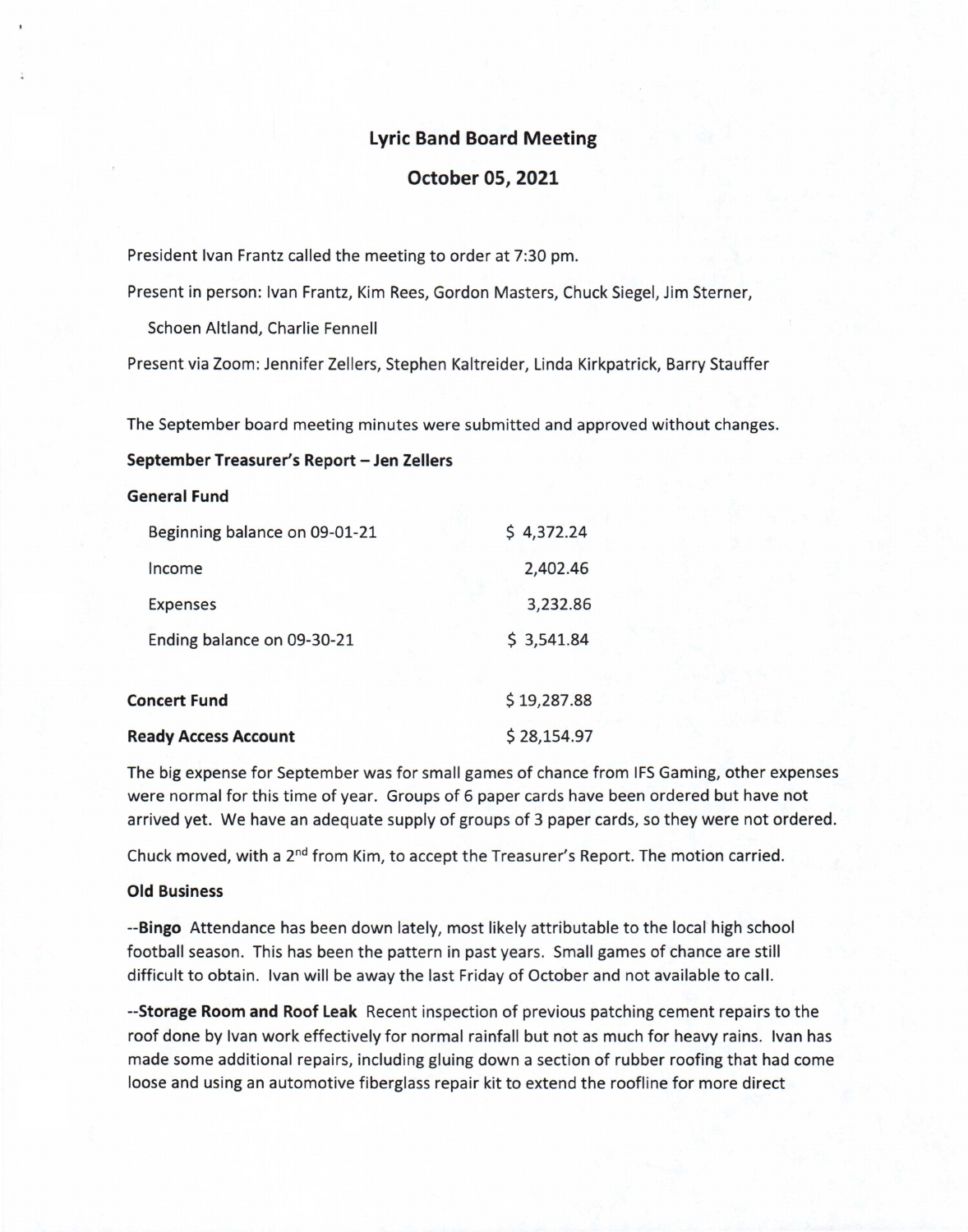drainage into the gutter system. Any recommendations for a good roofing contractor should be forwarded to Stephen, who will solicit estimates for more extensive roof repairs.

--Fire Extinguisher Inspection Jeff found a company to inspect the fire extinguishers. WFX will be here on October 26 to conduct their inspection.

--Budget The proposed budget was sent to the membership for comment but no replies have been received. Charlie moved to adopt the budget as proposed, with a 2<sup>nd</sup> from Schoen. The motion was accepted.

### New Business

--January Concert Linda emailed Kate at Hanover High School about the scheduled concert but has not heard anything back at this time. Linda will contact Kate again.

--Raffle A reminder that another raffle has been scheduled for January, with ticket sales commencing in November.

--Work Day A work day is scheduled for Saturday, October 9th to bring percussion equipment back to the hall from the park.

--Park Concert Recording Jim reported that the park concert featuring the music of George Rutledge was recorded and nicely edited by Jess. Since the rights to the music should be clear, the board discussed various uses of the recording, from selling CD's to using them as a donation premium. The board will check with Dave Apple on the cost and difficulty of producing CD's, since he has experience in this area. The band's website does not allow for uploading audio files, so that is not an option at this time. There was agreement that a copy of the concert should be given to George's remaining family.

--Concert Promotion Chuck displayed a postcard from another community band that had the concert information on one side and local advertising on the other. The board will check on the cost of printing and producing postcards for promotion of future Lyric concerts.

-- Rent reduction Judy has requested a reduction in her rent due to the fact she now has fewer students than in the past. Chuck moved, with a  $2<sup>nd</sup>$  from Charlie, for a temporary reduction in Judy's rent from \$275 to \$250. The motion passed.

--New Lyric Shirts and Logo Weaver Print Screening informed the board that the material used in the original run of Lyric shirts is no longer available and we'll have to select a new material. Discussion ensued on first updating the logo before ordering more shirts. Stephen will contact the gentleman who designed the Lancers logo about doing two new logos for the band, one celebrating our 90<sup>th</sup> year and the other for general use.